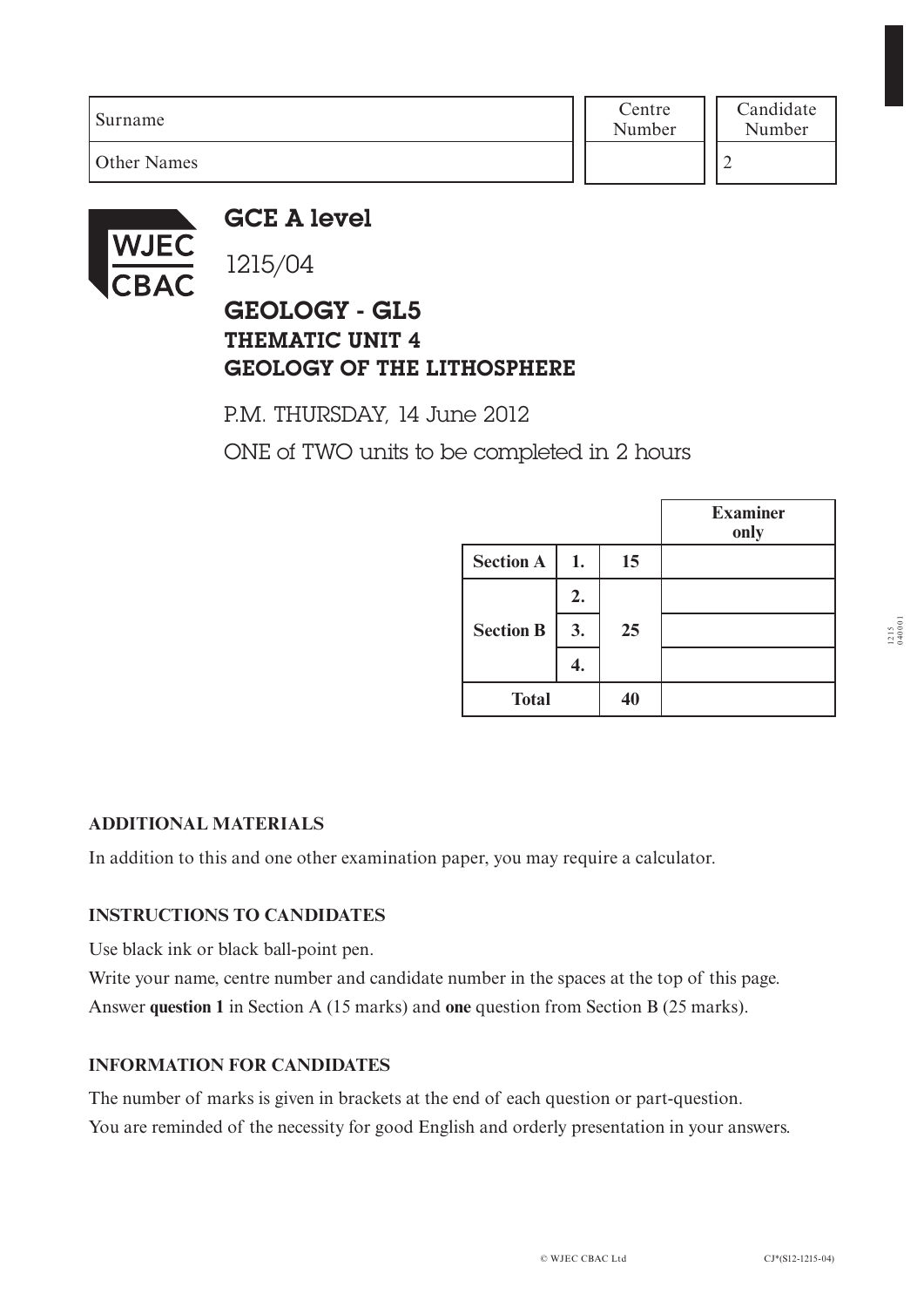### **SECTION A**

**1. Figure 1** is a cross-section of a destructive plate boundary. Two isotherms are shown together with five locations **A** to **E**, and two areas **X** and **Y** where magma is being produced.





- *(a)* Using **Figure 1**:
	- (i) Label the top of the **oceanic** lithosphere with an arrow labelled  $P(P \longrightarrow)$  and the bottom of the **oceanic** lithosphere with an arrow labelled  $Q(Q \longrightarrow)$ . [2]
- (ii) Ophiolites are often found at location **B**. Explain how they may have formed there. [2]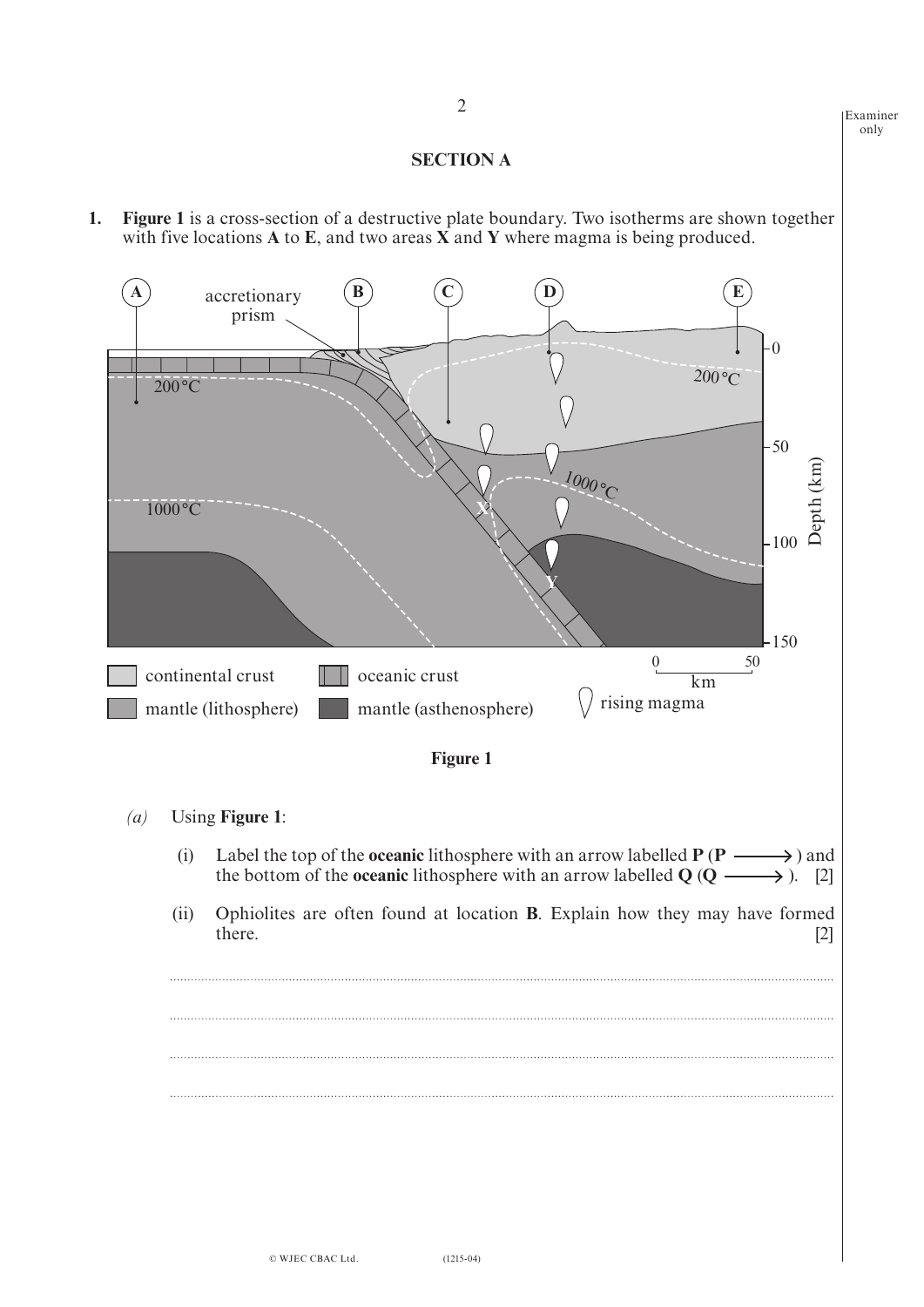*(b)* Refer to **Figure 1**: (i) Draw the  $600^{\circ}$ C isotherm on **Figure 1**. [1] (ii) Explain the shape of the isotherms. [2] *Explanation* **....................................................................................................................................................................................**

3 Examiner

*(c)* Heat and pressure variations result in different types of metamorphism.

 Complete **Table 1** to show the location (**A** to **E** in **Figure 1**) at which each type of metamorphism is most likely to be occurring. Give the reason(s) for your choice of location. location. [6]

| Metamorphism | Location  | Reason(s) |
|--------------|-----------|-----------|
| Contact      | $\bullet$ | $\bullet$ |
|              |           |           |
| Dynamic      | $\bullet$ | $\bullet$ |
|              |           |           |
| Regional     | $\bullet$ | $\bullet$ |
|              |           |           |



*(d)* On **Figure 1** magmas are shown to be forming at **X** and **Y**. Suggest what factor might enable magma to form at the lower temperature at **X** compared with that at **Y**. [2]

## **Total 15 marks**

only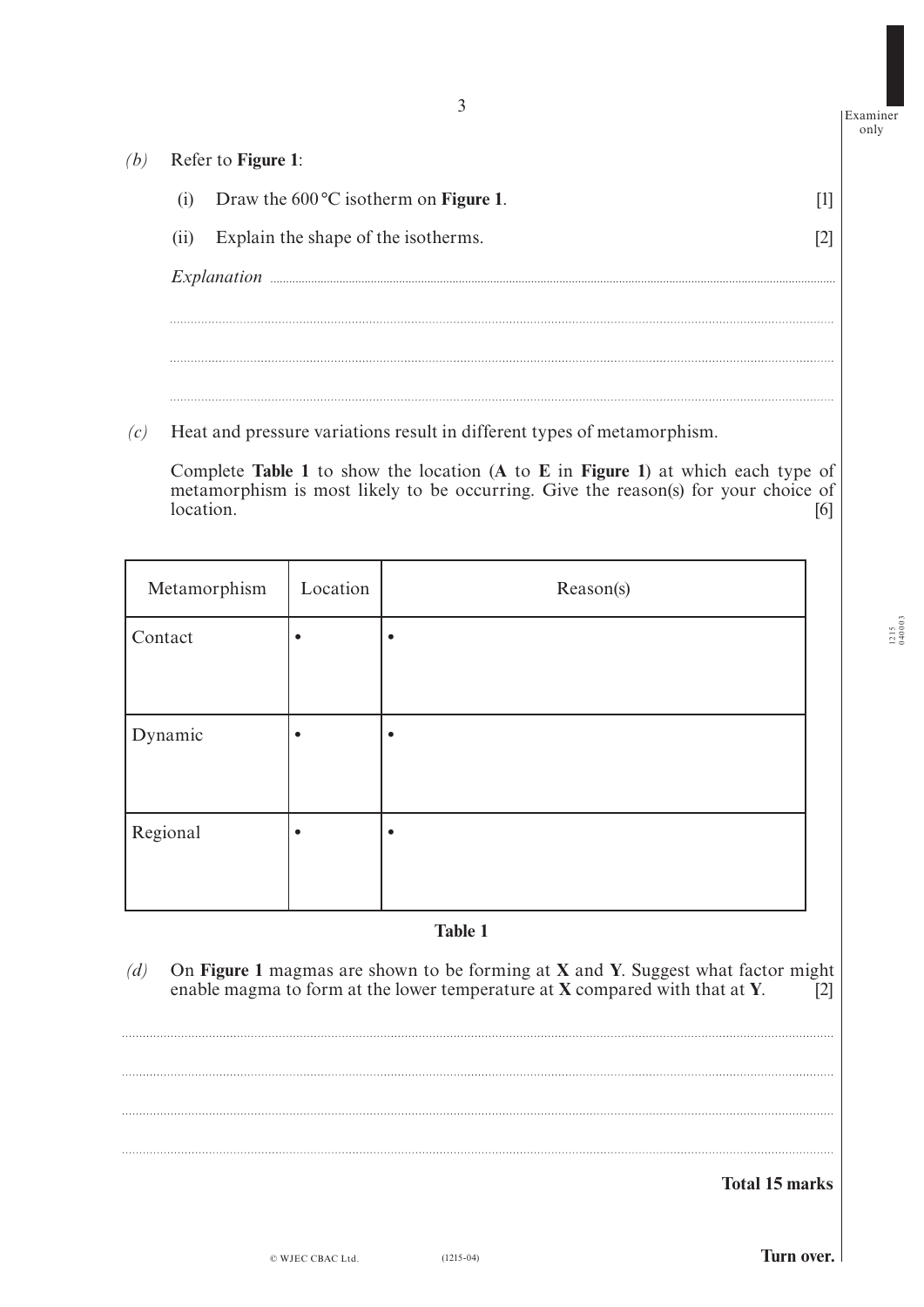#### **SECTION B**

4

#### *Answer* **one** *question only.*

*Write your answer in the remaining pages of this booklet.*

- **2.** *(a)* Describe how seismology has made it possible to identify the lithosphere.
	- *(b)* Evaluate the effectiveness of seismology in identifying the importance of the asthenosphere.
- **3.** Describe how forces acting on continental lithosphere may cause brittle or ductile deformation. Evaluate the importance of the depth in the lithosphere on the types of deformation produced. [25]
- **4.** Evaluate the contribution made by J. Tuzo Wilson to an understanding of plate tectonics.

[25]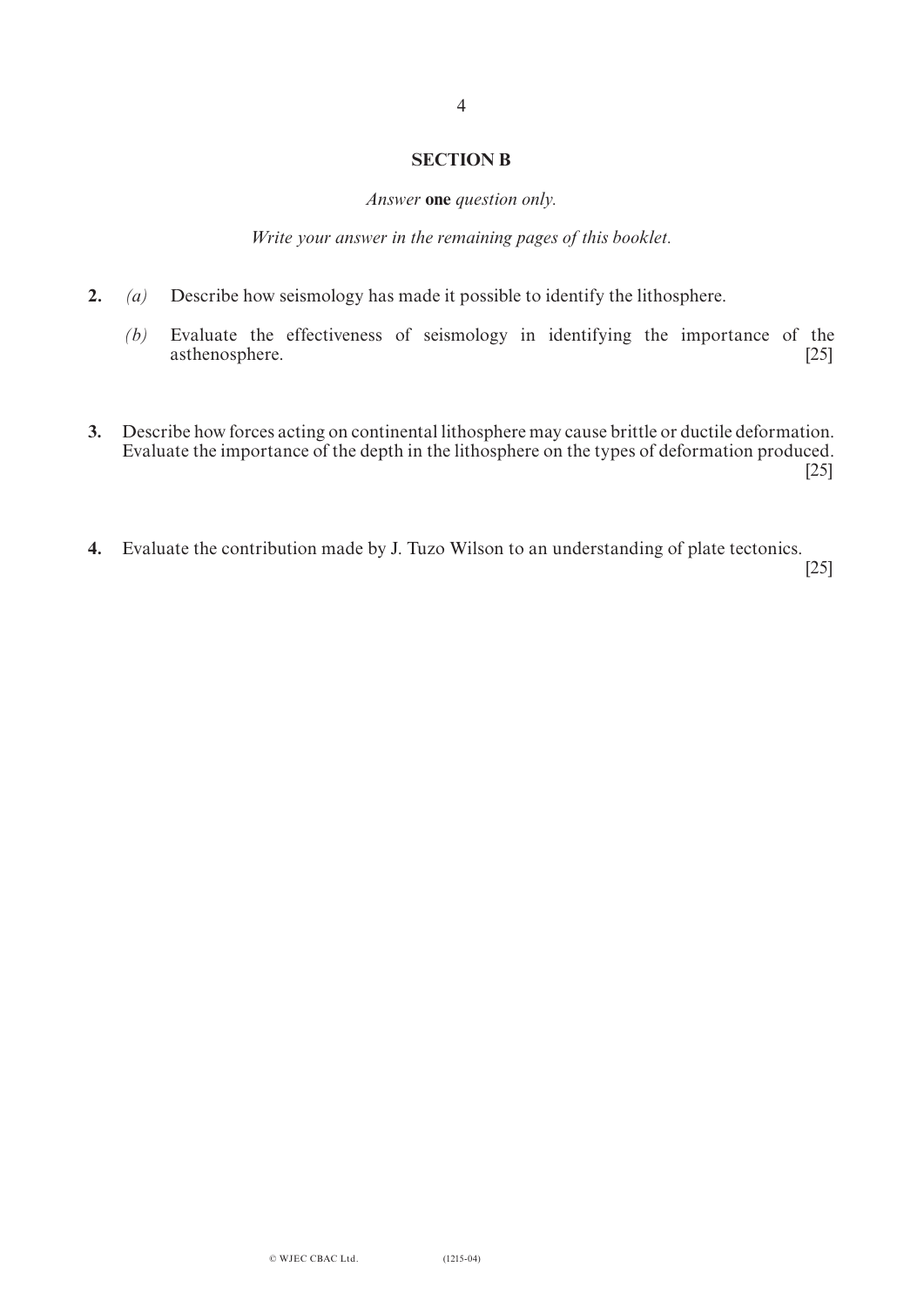#### 5 Examiner only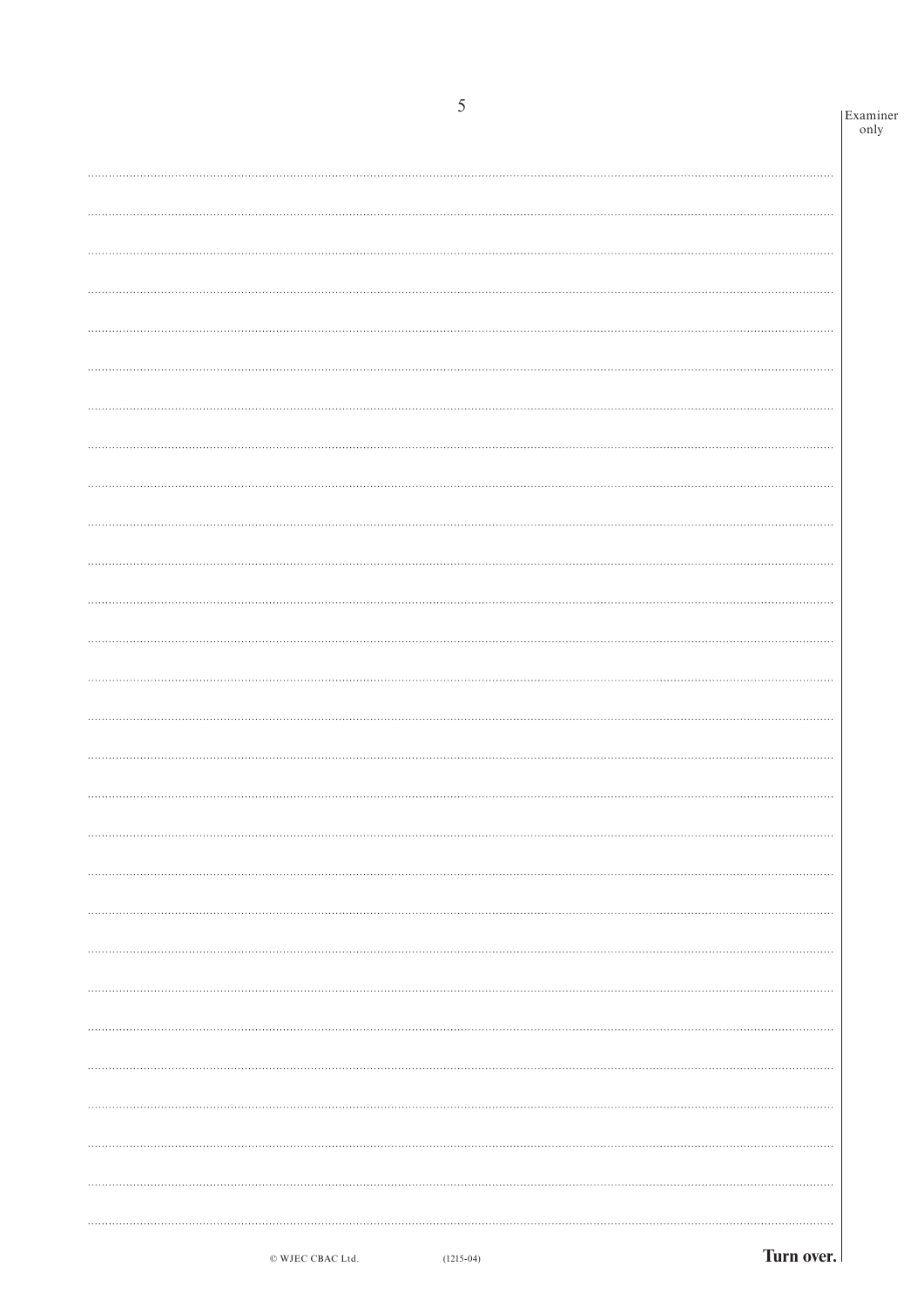| Examiner |
|----------|
| only     |
|          |

|                        |             | $\cdots$ |
|------------------------|-------------|----------|
|                        |             |          |
|                        |             | $\cdots$ |
|                        |             | .        |
|                        |             |          |
|                        |             |          |
|                        |             |          |
| $\odot$ WJEC CBAC Ltd. | $(1215-04)$ |          |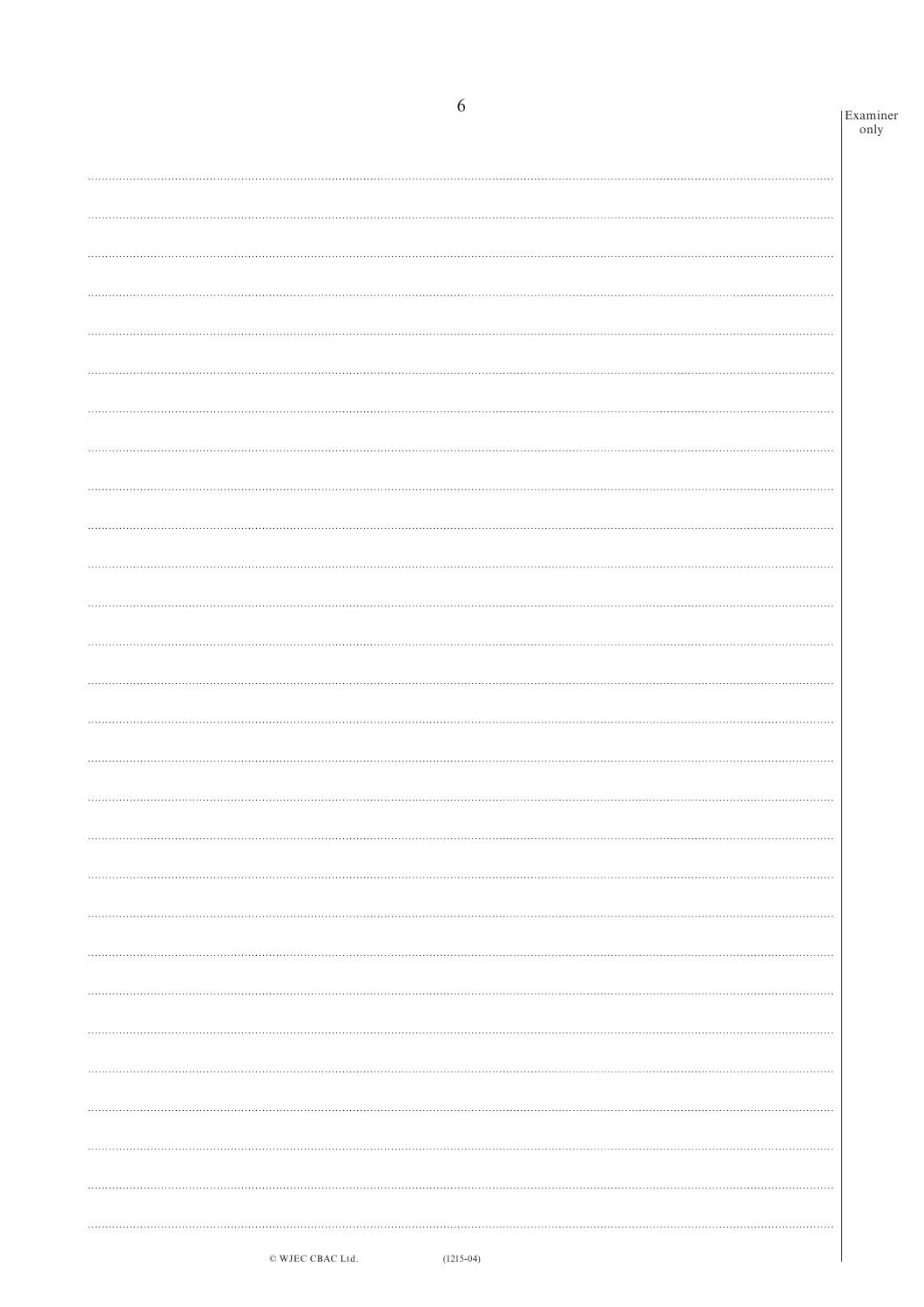#### Examiner only

7

|                        |             | .          |
|------------------------|-------------|------------|
|                        |             |            |
|                        |             |            |
|                        |             |            |
|                        |             |            |
|                        |             |            |
|                        |             |            |
|                        |             |            |
|                        |             |            |
|                        |             |            |
|                        |             |            |
|                        |             |            |
|                        |             |            |
|                        |             |            |
|                        |             |            |
|                        |             |            |
|                        |             |            |
|                        |             |            |
|                        |             | .          |
|                        |             |            |
|                        |             |            |
|                        |             |            |
|                        |             |            |
|                        |             |            |
|                        |             |            |
|                        |             |            |
|                        |             |            |
| $\odot$ WJEC CBAC Ltd. | $(1215-04)$ | Turn over. |